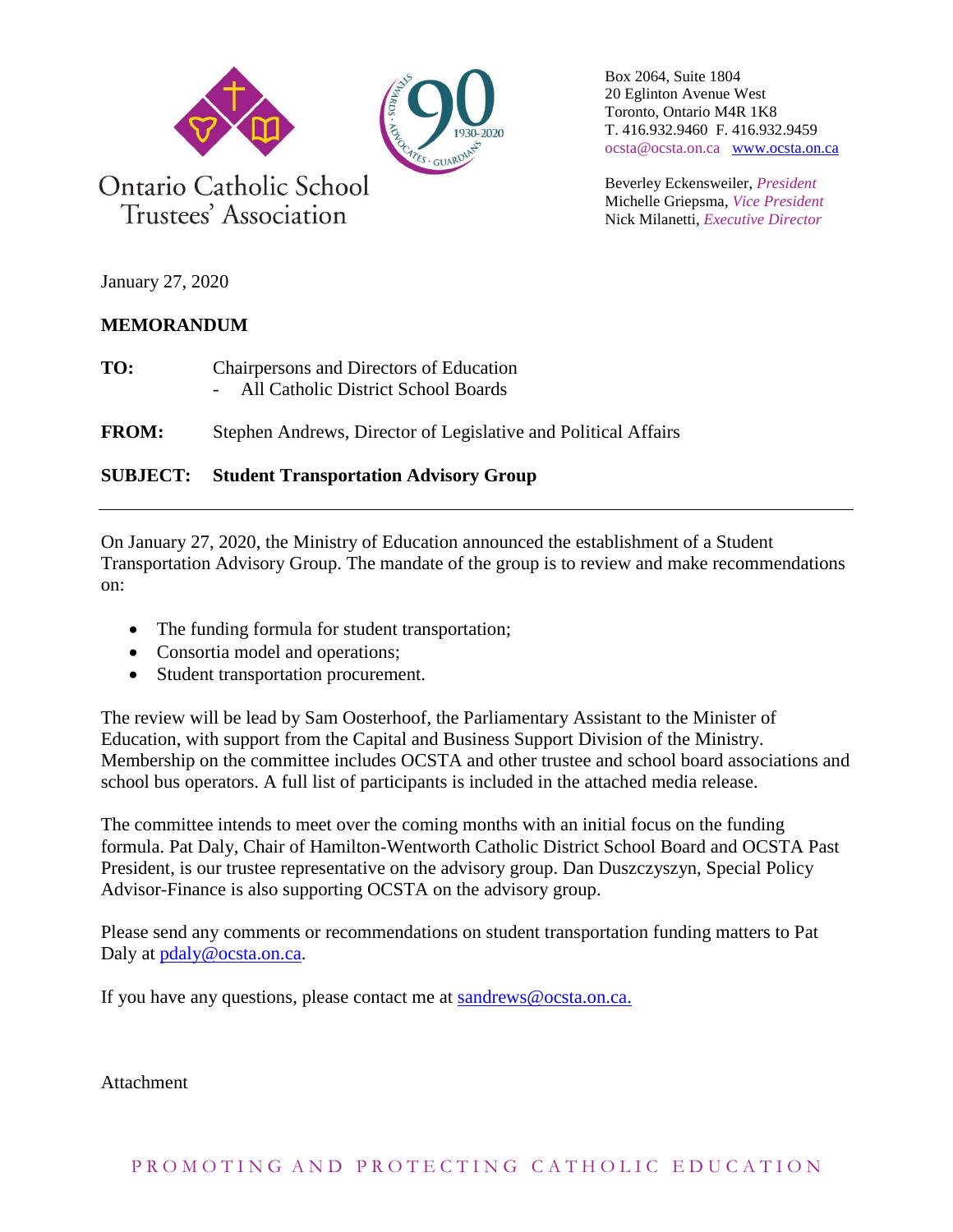



# **Ontario Reviews Student Transportation to Improve School Bus Service for Students and Families**

*Review Focuses on More Effective, Equitable and Accountable Transportation Service* January 27, 2020 9:00 A.M.

TORONTO — Sam Oosterhoff, the Parliamentary Assistant to the Minister of Education, today announced that the Government of Ontario is moving forward with a review of the student transportation funding formula to achieve a more efficient and accountable student transportation system and improve the transportation experience for students across the province.

First announced in March 2019, the review responds to calls from student transportation partners to improve the funding formula, which could be more responsive to the changing needs and costs encountered by school boards. The review is also a follow-up to the Auditor General's 2015 value-for-money audit that recommended the government revisit the funding formula.

"Parents and taxpayers deserve the most reliable and effective bus service possible, where every tax dollar we invest is maximized to benefit Ontario's students," said Parliamentary Assistant Oosterhoff. "With student transportation costs projected to be over \$1 billion this school year, it's critically important that we ensure value for money so we are better serving students in rural and urban communities."

In order to allow student transportation sector partners to share their expertise, experience and ideas for the review, the ministry is establishing a Student Transportation Advisory Group that will meet with the Parliamentary Assistant and ministry staff over the coming months. Stakeholders and ministry officials will discuss the funding formula, as well as other topics, including consortia models and operations, and student transportation procurement. The government is approaching the review with three goals to guide decision-making:

- Equity:
- Fiscal responsibility and accountability; and
- Evidence-based decision making.

"Every day, more than 830,000 students are transported back and forth from school safely, and on time, thanks to the terrific work of school bus drivers and the hard-working staff who support them," said Stephen Lecce, Minister of Education. "By launching this funding review with our sector partners, we are taking action to achieve a more efficient and accountable student transportation system that continues to deliver the high-quality service that students and parents can depend on."